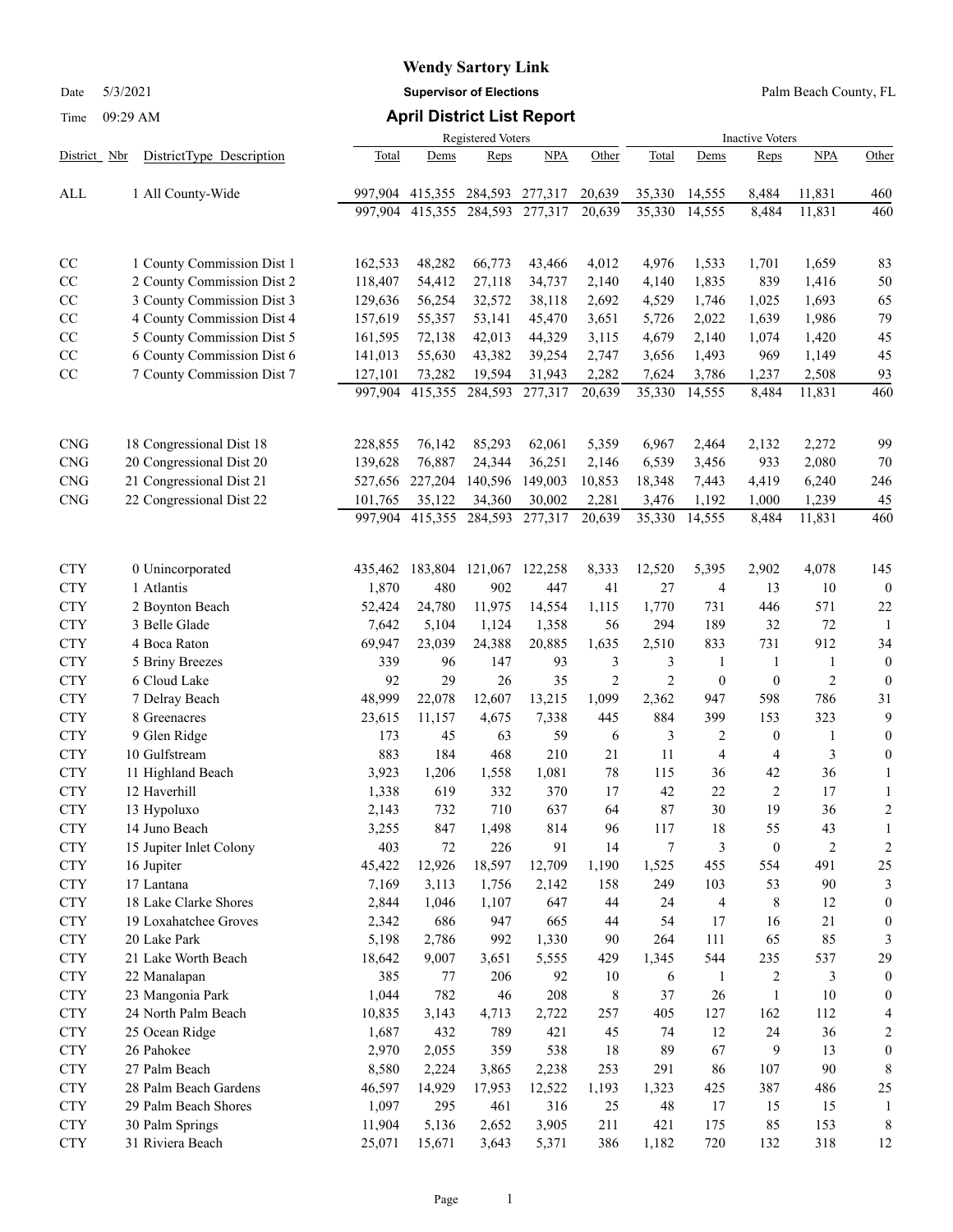## **Wendy Sartory Link** Date 5/3/2021 **Supervisor of Elections** Palm Beach County, FL

| Total<br>Nbr<br>Total<br>Reps<br><b>NPA</b><br>Other<br>Dems<br><b>NPA</b><br>Other<br>District<br>DistrictType Description<br>Dems<br>Reps<br>257<br><b>CTY</b><br>32 Royal Palm Beach<br>27,778<br>12,112<br>7,058<br>8,062<br>546<br>733<br>290<br>178<br>8<br><b>CTY</b><br>33 South Bay<br>1,560<br>1,229<br>87<br>233<br>11<br>78<br>4<br>$\boldsymbol{0}$<br>68<br>6<br><b>CTY</b><br>34 South Palm Beach<br>25<br>1,377<br>441<br>385<br>34<br>64<br>17<br>22<br>0<br>517<br><b>CTY</b><br>5,096<br>1,257<br>1,306<br>109<br>43<br>60<br>42<br>35 Tequesta<br>2,424<br>146<br>1<br><b>CTY</b><br>36 Village Of Golf<br>283<br>37<br>198<br>43<br>5<br>$\mathbf{1}$<br>$\mathbf{0}$<br>$\mathbf{0}$<br>$\boldsymbol{0}$<br>1<br><b>CTY</b><br>37 Wellington<br>43,646<br>15,640<br>14,350<br>12,715<br>941<br>1,532<br>507<br>500<br>20<br>505<br>9<br><b>CTY</b><br>38 Westlake<br>1,135<br>380<br>370<br>351<br>34<br>2<br>7<br>$\mathbf{0}$<br>$\overline{0}$<br><b>CTY</b><br>39 West Palm Beach<br>72,734<br>35,679<br>16,086<br>19,396<br>2,118<br>857<br>1,639<br>62<br>1,573<br>4,676<br>997,904<br>415,355<br>277,317<br>35,330<br>14,555<br>460<br>284,593<br>20,639<br>8,484<br>11,831<br><b>HSE</b><br>81 State House Dist 81<br>116,189<br>50,990<br>30,692<br>32,379<br>2,960<br>1,338<br>671<br>921<br>30<br>2,128<br>15,372<br>586<br><b>HSE</b><br>82 State House Dist 82<br>54,960<br>23,280<br>14,935<br>1,373<br>1,833<br>546<br>674<br>27<br>59<br><b>HSE</b><br>85 State House Dist 85<br>139,596<br>45,015<br>37,954<br>1,197<br>1,074<br>1,193<br>53,369<br>3,258<br>3,523<br><b>HSE</b><br>46<br>86 State House Dist 86<br>119,346<br>49,932<br>33,930<br>2,393<br>4,292<br>1,749<br>1,097<br>1,400<br>33,091<br><b>HSE</b><br>42<br>87 State House Dist 87<br>76,497<br>34,146<br>24,719<br>3,005<br>1,281<br>509<br>16,326<br>1,306<br>1,173<br><b>HSE</b><br>91<br>88 State House Dist 88<br>106,521<br>63,716<br>25,978<br>889<br>2,063<br>15,051<br>1,776<br>6,183<br>3,140<br><b>HSE</b><br>80<br>89 State House Dist 89<br>133,737<br>44,920<br>38,309<br>5,511<br>1,873<br>1,913<br>47,059<br>3,449<br>1,645<br><b>HSE</b><br>41<br>90 State House Dist 90<br>52,139<br>28,915<br>33,783<br>3,807<br>1,548<br>892<br>1,326<br>117,187<br>2,350<br><b>HSE</b><br>1,033<br>91 State House Dist 91<br>133,871<br>59,125<br>36,810<br>35,330<br>2,606<br>4,216<br>1,883<br>1,256<br>44<br>460<br>997,904<br>415,355<br>284,593<br>277,317<br>20,639<br>35,330<br>8,484<br>11,831<br>14,555<br>SB<br>1 School Board Dist 1<br>159,473<br>47,664<br>65,244<br>42,649<br>3,916<br>4,776<br>1,474<br>1,627<br>1,594<br>81<br>44<br><b>SB</b><br>2 School Board Dist 2<br>110,021<br>49,453<br>26,101<br>32,568<br>1,899<br>3,643<br>1,624<br>750<br>1,225<br>45<br><b>SB</b><br>3 School Board Dist 3<br>163,924<br>75,948<br>40,928<br>43,797<br>3,251<br>2,077<br>967<br>1,388<br>4,477<br><b>SB</b><br>4 School Board Dist 4<br>148,650<br>57,415<br>45,356<br>42,286<br>3,593<br>6,227<br>2,270<br>1,654<br>2,202<br>101<br>63<br><b>SB</b><br>5 School Board Dist 5<br>154,571<br>57,319<br>47,645<br>46,399<br>3,208<br>5,096<br>1,860<br>1,802<br>1,371<br>6 School Board Dist 6<br><b>SB</b><br>135,448<br>53,908<br>41,070<br>37,843<br>2,627<br>3,606<br>1,475<br>950<br>1,140<br>41<br>85<br><b>SB</b><br>7 School Board Dist 7<br>125,817<br>73,648<br>18,249<br>31,775<br>2,145<br>7,505<br>2,480<br>3,775<br>1,165<br>460<br>997,904<br>415,355<br>284,593<br>277,317<br>20,639<br>35,330<br>14,555<br>8,484<br>11,831<br><b>SEN</b><br>25 State Senate Dist 25<br>274<br>187<br>31,458<br>10,756<br>11,645<br>8,462<br>595<br>635<br>160<br>14<br><b>SEN</b><br>99<br>29 State Senate Dist 29<br>104,511<br>81,481<br>76,883<br>5,454<br>8,397<br>3,267<br>2,787<br>268,329<br>2,244<br>182<br><b>SEN</b><br>30 State Senate Dist 30<br>359,142 145,847<br>108,746<br>96,804<br>13,852<br>5,782<br>3,307<br>4,581<br>7,745<br><b>SEN</b><br>31 State Senate Dist 31<br>338,975 154,241<br>82,721<br>95,168<br>6,845<br>12,446<br>5,232<br>2,773<br>4,276<br>165<br>284,593 277,317<br>35,330<br>8,484<br>11,831<br>460<br>997,904 415,355<br>20,639<br>14,555<br>$_{\mathrm{TAC}}$<br>13,202<br>1 Acme Improvement District<br>37,062<br>12,394<br>10,688<br>778<br>1,241<br>419<br>404<br>400<br>18<br>$\overline{18}$<br>13,202<br>778<br>1,241<br>419<br>404<br>37,062<br>12,394<br>10,688<br>400<br>$_{\rm TBC}$<br>1 Briger Comm Dev Dist<br>720<br>1,211<br>117<br>359<br>29<br>10<br>15<br>16<br>$\boldsymbol{0}$<br>$rac{3}{3}$<br>$\overline{29}$<br>359<br>$\overline{15}$<br>117<br>$\overline{16}$<br>$\overline{10}$<br>1,211<br>720<br>$\boldsymbol{0}$<br>1,120<br>932<br>TBT<br>1 Boca Raton Taxing Dist<br>32,453<br>27,770<br>2,106<br>3,271<br>1,175<br>93,773<br>31,444<br>44<br>44<br>93,773<br>32,453<br>31,444<br>27,770<br>3,271<br>1,120<br>932<br>1,175<br>2,106<br>1 Boynton Village Comm Dist<br>TBV<br>228<br>145<br>543<br>147<br>23<br>8<br>$\boldsymbol{0}$<br>3<br>$\overline{2}$<br>3<br>$\overline{\mathbf{3}}$<br>$\overline{2}$<br>$\overline{3}$<br>$\overline{0}$<br>$\sqrt{8}$<br>23<br>543<br>228<br>145<br>147 |  | Registered Voters |  |  |  |  |  | <b>Inactive Voters</b> |  |  |  |  |
|---------------------------------------------------------------------------------------------------------------------------------------------------------------------------------------------------------------------------------------------------------------------------------------------------------------------------------------------------------------------------------------------------------------------------------------------------------------------------------------------------------------------------------------------------------------------------------------------------------------------------------------------------------------------------------------------------------------------------------------------------------------------------------------------------------------------------------------------------------------------------------------------------------------------------------------------------------------------------------------------------------------------------------------------------------------------------------------------------------------------------------------------------------------------------------------------------------------------------------------------------------------------------------------------------------------------------------------------------------------------------------------------------------------------------------------------------------------------------------------------------------------------------------------------------------------------------------------------------------------------------------------------------------------------------------------------------------------------------------------------------------------------------------------------------------------------------------------------------------------------------------------------------------------------------------------------------------------------------------------------------------------------------------------------------------------------------------------------------------------------------------------------------------------------------------------------------------------------------------------------------------------------------------------------------------------------------------------------------------------------------------------------------------------------------------------------------------------------------------------------------------------------------------------------------------------------------------------------------------------------------------------------------------------------------------------------------------------------------------------------------------------------------------------------------------------------------------------------------------------------------------------------------------------------------------------------------------------------------------------------------------------------------------------------------------------------------------------------------------------------------------------------------------------------------------------------------------------------------------------------------------------------------------------------------------------------------------------------------------------------------------------------------------------------------------------------------------------------------------------------------------------------------------------------------------------------------------------------------------------------------------------------------------------------------------------------------------------------------------------------------------------------------------------------------------------------------------------------------------------------------------------------------------------------------------------------------------------------------------------------------------------------------------------------------------------------------------------------------------------------------------------------------------------------------------------------------------------------------------------------------------------------------------------------------------------------------------------------------------------------------------------------------------------------------------------------------------------------------------------------------------------------------------------------------------------------------------------------------------------------------------------------------------------------------------------------------------------------------------------------------------------------------------------------------------------------------------------------------------------------------------------------------------------------------------------------------------------------------------------------------------------------------------------------------------------------------------------------------------------------------------------------------------------------------------------------------------|--|-------------------|--|--|--|--|--|------------------------|--|--|--|--|
|                                                                                                                                                                                                                                                                                                                                                                                                                                                                                                                                                                                                                                                                                                                                                                                                                                                                                                                                                                                                                                                                                                                                                                                                                                                                                                                                                                                                                                                                                                                                                                                                                                                                                                                                                                                                                                                                                                                                                                                                                                                                                                                                                                                                                                                                                                                                                                                                                                                                                                                                                                                                                                                                                                                                                                                                                                                                                                                                                                                                                                                                                                                                                                                                                                                                                                                                                                                                                                                                                                                                                                                                                                                                                                                                                                                                                                                                                                                                                                                                                                                                                                                                                                                                                                                                                                                                                                                                                                                                                                                                                                                                                                                                                                                                                                                                                                                                                                                                                                                                                                                                                                                                                                                                         |  |                   |  |  |  |  |  |                        |  |  |  |  |
|                                                                                                                                                                                                                                                                                                                                                                                                                                                                                                                                                                                                                                                                                                                                                                                                                                                                                                                                                                                                                                                                                                                                                                                                                                                                                                                                                                                                                                                                                                                                                                                                                                                                                                                                                                                                                                                                                                                                                                                                                                                                                                                                                                                                                                                                                                                                                                                                                                                                                                                                                                                                                                                                                                                                                                                                                                                                                                                                                                                                                                                                                                                                                                                                                                                                                                                                                                                                                                                                                                                                                                                                                                                                                                                                                                                                                                                                                                                                                                                                                                                                                                                                                                                                                                                                                                                                                                                                                                                                                                                                                                                                                                                                                                                                                                                                                                                                                                                                                                                                                                                                                                                                                                                                         |  |                   |  |  |  |  |  |                        |  |  |  |  |
|                                                                                                                                                                                                                                                                                                                                                                                                                                                                                                                                                                                                                                                                                                                                                                                                                                                                                                                                                                                                                                                                                                                                                                                                                                                                                                                                                                                                                                                                                                                                                                                                                                                                                                                                                                                                                                                                                                                                                                                                                                                                                                                                                                                                                                                                                                                                                                                                                                                                                                                                                                                                                                                                                                                                                                                                                                                                                                                                                                                                                                                                                                                                                                                                                                                                                                                                                                                                                                                                                                                                                                                                                                                                                                                                                                                                                                                                                                                                                                                                                                                                                                                                                                                                                                                                                                                                                                                                                                                                                                                                                                                                                                                                                                                                                                                                                                                                                                                                                                                                                                                                                                                                                                                                         |  |                   |  |  |  |  |  |                        |  |  |  |  |
|                                                                                                                                                                                                                                                                                                                                                                                                                                                                                                                                                                                                                                                                                                                                                                                                                                                                                                                                                                                                                                                                                                                                                                                                                                                                                                                                                                                                                                                                                                                                                                                                                                                                                                                                                                                                                                                                                                                                                                                                                                                                                                                                                                                                                                                                                                                                                                                                                                                                                                                                                                                                                                                                                                                                                                                                                                                                                                                                                                                                                                                                                                                                                                                                                                                                                                                                                                                                                                                                                                                                                                                                                                                                                                                                                                                                                                                                                                                                                                                                                                                                                                                                                                                                                                                                                                                                                                                                                                                                                                                                                                                                                                                                                                                                                                                                                                                                                                                                                                                                                                                                                                                                                                                                         |  |                   |  |  |  |  |  |                        |  |  |  |  |
|                                                                                                                                                                                                                                                                                                                                                                                                                                                                                                                                                                                                                                                                                                                                                                                                                                                                                                                                                                                                                                                                                                                                                                                                                                                                                                                                                                                                                                                                                                                                                                                                                                                                                                                                                                                                                                                                                                                                                                                                                                                                                                                                                                                                                                                                                                                                                                                                                                                                                                                                                                                                                                                                                                                                                                                                                                                                                                                                                                                                                                                                                                                                                                                                                                                                                                                                                                                                                                                                                                                                                                                                                                                                                                                                                                                                                                                                                                                                                                                                                                                                                                                                                                                                                                                                                                                                                                                                                                                                                                                                                                                                                                                                                                                                                                                                                                                                                                                                                                                                                                                                                                                                                                                                         |  |                   |  |  |  |  |  |                        |  |  |  |  |
|                                                                                                                                                                                                                                                                                                                                                                                                                                                                                                                                                                                                                                                                                                                                                                                                                                                                                                                                                                                                                                                                                                                                                                                                                                                                                                                                                                                                                                                                                                                                                                                                                                                                                                                                                                                                                                                                                                                                                                                                                                                                                                                                                                                                                                                                                                                                                                                                                                                                                                                                                                                                                                                                                                                                                                                                                                                                                                                                                                                                                                                                                                                                                                                                                                                                                                                                                                                                                                                                                                                                                                                                                                                                                                                                                                                                                                                                                                                                                                                                                                                                                                                                                                                                                                                                                                                                                                                                                                                                                                                                                                                                                                                                                                                                                                                                                                                                                                                                                                                                                                                                                                                                                                                                         |  |                   |  |  |  |  |  |                        |  |  |  |  |
|                                                                                                                                                                                                                                                                                                                                                                                                                                                                                                                                                                                                                                                                                                                                                                                                                                                                                                                                                                                                                                                                                                                                                                                                                                                                                                                                                                                                                                                                                                                                                                                                                                                                                                                                                                                                                                                                                                                                                                                                                                                                                                                                                                                                                                                                                                                                                                                                                                                                                                                                                                                                                                                                                                                                                                                                                                                                                                                                                                                                                                                                                                                                                                                                                                                                                                                                                                                                                                                                                                                                                                                                                                                                                                                                                                                                                                                                                                                                                                                                                                                                                                                                                                                                                                                                                                                                                                                                                                                                                                                                                                                                                                                                                                                                                                                                                                                                                                                                                                                                                                                                                                                                                                                                         |  |                   |  |  |  |  |  |                        |  |  |  |  |
|                                                                                                                                                                                                                                                                                                                                                                                                                                                                                                                                                                                                                                                                                                                                                                                                                                                                                                                                                                                                                                                                                                                                                                                                                                                                                                                                                                                                                                                                                                                                                                                                                                                                                                                                                                                                                                                                                                                                                                                                                                                                                                                                                                                                                                                                                                                                                                                                                                                                                                                                                                                                                                                                                                                                                                                                                                                                                                                                                                                                                                                                                                                                                                                                                                                                                                                                                                                                                                                                                                                                                                                                                                                                                                                                                                                                                                                                                                                                                                                                                                                                                                                                                                                                                                                                                                                                                                                                                                                                                                                                                                                                                                                                                                                                                                                                                                                                                                                                                                                                                                                                                                                                                                                                         |  |                   |  |  |  |  |  |                        |  |  |  |  |
|                                                                                                                                                                                                                                                                                                                                                                                                                                                                                                                                                                                                                                                                                                                                                                                                                                                                                                                                                                                                                                                                                                                                                                                                                                                                                                                                                                                                                                                                                                                                                                                                                                                                                                                                                                                                                                                                                                                                                                                                                                                                                                                                                                                                                                                                                                                                                                                                                                                                                                                                                                                                                                                                                                                                                                                                                                                                                                                                                                                                                                                                                                                                                                                                                                                                                                                                                                                                                                                                                                                                                                                                                                                                                                                                                                                                                                                                                                                                                                                                                                                                                                                                                                                                                                                                                                                                                                                                                                                                                                                                                                                                                                                                                                                                                                                                                                                                                                                                                                                                                                                                                                                                                                                                         |  |                   |  |  |  |  |  |                        |  |  |  |  |
|                                                                                                                                                                                                                                                                                                                                                                                                                                                                                                                                                                                                                                                                                                                                                                                                                                                                                                                                                                                                                                                                                                                                                                                                                                                                                                                                                                                                                                                                                                                                                                                                                                                                                                                                                                                                                                                                                                                                                                                                                                                                                                                                                                                                                                                                                                                                                                                                                                                                                                                                                                                                                                                                                                                                                                                                                                                                                                                                                                                                                                                                                                                                                                                                                                                                                                                                                                                                                                                                                                                                                                                                                                                                                                                                                                                                                                                                                                                                                                                                                                                                                                                                                                                                                                                                                                                                                                                                                                                                                                                                                                                                                                                                                                                                                                                                                                                                                                                                                                                                                                                                                                                                                                                                         |  |                   |  |  |  |  |  |                        |  |  |  |  |
|                                                                                                                                                                                                                                                                                                                                                                                                                                                                                                                                                                                                                                                                                                                                                                                                                                                                                                                                                                                                                                                                                                                                                                                                                                                                                                                                                                                                                                                                                                                                                                                                                                                                                                                                                                                                                                                                                                                                                                                                                                                                                                                                                                                                                                                                                                                                                                                                                                                                                                                                                                                                                                                                                                                                                                                                                                                                                                                                                                                                                                                                                                                                                                                                                                                                                                                                                                                                                                                                                                                                                                                                                                                                                                                                                                                                                                                                                                                                                                                                                                                                                                                                                                                                                                                                                                                                                                                                                                                                                                                                                                                                                                                                                                                                                                                                                                                                                                                                                                                                                                                                                                                                                                                                         |  |                   |  |  |  |  |  |                        |  |  |  |  |
|                                                                                                                                                                                                                                                                                                                                                                                                                                                                                                                                                                                                                                                                                                                                                                                                                                                                                                                                                                                                                                                                                                                                                                                                                                                                                                                                                                                                                                                                                                                                                                                                                                                                                                                                                                                                                                                                                                                                                                                                                                                                                                                                                                                                                                                                                                                                                                                                                                                                                                                                                                                                                                                                                                                                                                                                                                                                                                                                                                                                                                                                                                                                                                                                                                                                                                                                                                                                                                                                                                                                                                                                                                                                                                                                                                                                                                                                                                                                                                                                                                                                                                                                                                                                                                                                                                                                                                                                                                                                                                                                                                                                                                                                                                                                                                                                                                                                                                                                                                                                                                                                                                                                                                                                         |  |                   |  |  |  |  |  |                        |  |  |  |  |
|                                                                                                                                                                                                                                                                                                                                                                                                                                                                                                                                                                                                                                                                                                                                                                                                                                                                                                                                                                                                                                                                                                                                                                                                                                                                                                                                                                                                                                                                                                                                                                                                                                                                                                                                                                                                                                                                                                                                                                                                                                                                                                                                                                                                                                                                                                                                                                                                                                                                                                                                                                                                                                                                                                                                                                                                                                                                                                                                                                                                                                                                                                                                                                                                                                                                                                                                                                                                                                                                                                                                                                                                                                                                                                                                                                                                                                                                                                                                                                                                                                                                                                                                                                                                                                                                                                                                                                                                                                                                                                                                                                                                                                                                                                                                                                                                                                                                                                                                                                                                                                                                                                                                                                                                         |  |                   |  |  |  |  |  |                        |  |  |  |  |
|                                                                                                                                                                                                                                                                                                                                                                                                                                                                                                                                                                                                                                                                                                                                                                                                                                                                                                                                                                                                                                                                                                                                                                                                                                                                                                                                                                                                                                                                                                                                                                                                                                                                                                                                                                                                                                                                                                                                                                                                                                                                                                                                                                                                                                                                                                                                                                                                                                                                                                                                                                                                                                                                                                                                                                                                                                                                                                                                                                                                                                                                                                                                                                                                                                                                                                                                                                                                                                                                                                                                                                                                                                                                                                                                                                                                                                                                                                                                                                                                                                                                                                                                                                                                                                                                                                                                                                                                                                                                                                                                                                                                                                                                                                                                                                                                                                                                                                                                                                                                                                                                                                                                                                                                         |  |                   |  |  |  |  |  |                        |  |  |  |  |
|                                                                                                                                                                                                                                                                                                                                                                                                                                                                                                                                                                                                                                                                                                                                                                                                                                                                                                                                                                                                                                                                                                                                                                                                                                                                                                                                                                                                                                                                                                                                                                                                                                                                                                                                                                                                                                                                                                                                                                                                                                                                                                                                                                                                                                                                                                                                                                                                                                                                                                                                                                                                                                                                                                                                                                                                                                                                                                                                                                                                                                                                                                                                                                                                                                                                                                                                                                                                                                                                                                                                                                                                                                                                                                                                                                                                                                                                                                                                                                                                                                                                                                                                                                                                                                                                                                                                                                                                                                                                                                                                                                                                                                                                                                                                                                                                                                                                                                                                                                                                                                                                                                                                                                                                         |  |                   |  |  |  |  |  |                        |  |  |  |  |
|                                                                                                                                                                                                                                                                                                                                                                                                                                                                                                                                                                                                                                                                                                                                                                                                                                                                                                                                                                                                                                                                                                                                                                                                                                                                                                                                                                                                                                                                                                                                                                                                                                                                                                                                                                                                                                                                                                                                                                                                                                                                                                                                                                                                                                                                                                                                                                                                                                                                                                                                                                                                                                                                                                                                                                                                                                                                                                                                                                                                                                                                                                                                                                                                                                                                                                                                                                                                                                                                                                                                                                                                                                                                                                                                                                                                                                                                                                                                                                                                                                                                                                                                                                                                                                                                                                                                                                                                                                                                                                                                                                                                                                                                                                                                                                                                                                                                                                                                                                                                                                                                                                                                                                                                         |  |                   |  |  |  |  |  |                        |  |  |  |  |
|                                                                                                                                                                                                                                                                                                                                                                                                                                                                                                                                                                                                                                                                                                                                                                                                                                                                                                                                                                                                                                                                                                                                                                                                                                                                                                                                                                                                                                                                                                                                                                                                                                                                                                                                                                                                                                                                                                                                                                                                                                                                                                                                                                                                                                                                                                                                                                                                                                                                                                                                                                                                                                                                                                                                                                                                                                                                                                                                                                                                                                                                                                                                                                                                                                                                                                                                                                                                                                                                                                                                                                                                                                                                                                                                                                                                                                                                                                                                                                                                                                                                                                                                                                                                                                                                                                                                                                                                                                                                                                                                                                                                                                                                                                                                                                                                                                                                                                                                                                                                                                                                                                                                                                                                         |  |                   |  |  |  |  |  |                        |  |  |  |  |
|                                                                                                                                                                                                                                                                                                                                                                                                                                                                                                                                                                                                                                                                                                                                                                                                                                                                                                                                                                                                                                                                                                                                                                                                                                                                                                                                                                                                                                                                                                                                                                                                                                                                                                                                                                                                                                                                                                                                                                                                                                                                                                                                                                                                                                                                                                                                                                                                                                                                                                                                                                                                                                                                                                                                                                                                                                                                                                                                                                                                                                                                                                                                                                                                                                                                                                                                                                                                                                                                                                                                                                                                                                                                                                                                                                                                                                                                                                                                                                                                                                                                                                                                                                                                                                                                                                                                                                                                                                                                                                                                                                                                                                                                                                                                                                                                                                                                                                                                                                                                                                                                                                                                                                                                         |  |                   |  |  |  |  |  |                        |  |  |  |  |
|                                                                                                                                                                                                                                                                                                                                                                                                                                                                                                                                                                                                                                                                                                                                                                                                                                                                                                                                                                                                                                                                                                                                                                                                                                                                                                                                                                                                                                                                                                                                                                                                                                                                                                                                                                                                                                                                                                                                                                                                                                                                                                                                                                                                                                                                                                                                                                                                                                                                                                                                                                                                                                                                                                                                                                                                                                                                                                                                                                                                                                                                                                                                                                                                                                                                                                                                                                                                                                                                                                                                                                                                                                                                                                                                                                                                                                                                                                                                                                                                                                                                                                                                                                                                                                                                                                                                                                                                                                                                                                                                                                                                                                                                                                                                                                                                                                                                                                                                                                                                                                                                                                                                                                                                         |  |                   |  |  |  |  |  |                        |  |  |  |  |
|                                                                                                                                                                                                                                                                                                                                                                                                                                                                                                                                                                                                                                                                                                                                                                                                                                                                                                                                                                                                                                                                                                                                                                                                                                                                                                                                                                                                                                                                                                                                                                                                                                                                                                                                                                                                                                                                                                                                                                                                                                                                                                                                                                                                                                                                                                                                                                                                                                                                                                                                                                                                                                                                                                                                                                                                                                                                                                                                                                                                                                                                                                                                                                                                                                                                                                                                                                                                                                                                                                                                                                                                                                                                                                                                                                                                                                                                                                                                                                                                                                                                                                                                                                                                                                                                                                                                                                                                                                                                                                                                                                                                                                                                                                                                                                                                                                                                                                                                                                                                                                                                                                                                                                                                         |  |                   |  |  |  |  |  |                        |  |  |  |  |
|                                                                                                                                                                                                                                                                                                                                                                                                                                                                                                                                                                                                                                                                                                                                                                                                                                                                                                                                                                                                                                                                                                                                                                                                                                                                                                                                                                                                                                                                                                                                                                                                                                                                                                                                                                                                                                                                                                                                                                                                                                                                                                                                                                                                                                                                                                                                                                                                                                                                                                                                                                                                                                                                                                                                                                                                                                                                                                                                                                                                                                                                                                                                                                                                                                                                                                                                                                                                                                                                                                                                                                                                                                                                                                                                                                                                                                                                                                                                                                                                                                                                                                                                                                                                                                                                                                                                                                                                                                                                                                                                                                                                                                                                                                                                                                                                                                                                                                                                                                                                                                                                                                                                                                                                         |  |                   |  |  |  |  |  |                        |  |  |  |  |
|                                                                                                                                                                                                                                                                                                                                                                                                                                                                                                                                                                                                                                                                                                                                                                                                                                                                                                                                                                                                                                                                                                                                                                                                                                                                                                                                                                                                                                                                                                                                                                                                                                                                                                                                                                                                                                                                                                                                                                                                                                                                                                                                                                                                                                                                                                                                                                                                                                                                                                                                                                                                                                                                                                                                                                                                                                                                                                                                                                                                                                                                                                                                                                                                                                                                                                                                                                                                                                                                                                                                                                                                                                                                                                                                                                                                                                                                                                                                                                                                                                                                                                                                                                                                                                                                                                                                                                                                                                                                                                                                                                                                                                                                                                                                                                                                                                                                                                                                                                                                                                                                                                                                                                                                         |  |                   |  |  |  |  |  |                        |  |  |  |  |
|                                                                                                                                                                                                                                                                                                                                                                                                                                                                                                                                                                                                                                                                                                                                                                                                                                                                                                                                                                                                                                                                                                                                                                                                                                                                                                                                                                                                                                                                                                                                                                                                                                                                                                                                                                                                                                                                                                                                                                                                                                                                                                                                                                                                                                                                                                                                                                                                                                                                                                                                                                                                                                                                                                                                                                                                                                                                                                                                                                                                                                                                                                                                                                                                                                                                                                                                                                                                                                                                                                                                                                                                                                                                                                                                                                                                                                                                                                                                                                                                                                                                                                                                                                                                                                                                                                                                                                                                                                                                                                                                                                                                                                                                                                                                                                                                                                                                                                                                                                                                                                                                                                                                                                                                         |  |                   |  |  |  |  |  |                        |  |  |  |  |
|                                                                                                                                                                                                                                                                                                                                                                                                                                                                                                                                                                                                                                                                                                                                                                                                                                                                                                                                                                                                                                                                                                                                                                                                                                                                                                                                                                                                                                                                                                                                                                                                                                                                                                                                                                                                                                                                                                                                                                                                                                                                                                                                                                                                                                                                                                                                                                                                                                                                                                                                                                                                                                                                                                                                                                                                                                                                                                                                                                                                                                                                                                                                                                                                                                                                                                                                                                                                                                                                                                                                                                                                                                                                                                                                                                                                                                                                                                                                                                                                                                                                                                                                                                                                                                                                                                                                                                                                                                                                                                                                                                                                                                                                                                                                                                                                                                                                                                                                                                                                                                                                                                                                                                                                         |  |                   |  |  |  |  |  |                        |  |  |  |  |
|                                                                                                                                                                                                                                                                                                                                                                                                                                                                                                                                                                                                                                                                                                                                                                                                                                                                                                                                                                                                                                                                                                                                                                                                                                                                                                                                                                                                                                                                                                                                                                                                                                                                                                                                                                                                                                                                                                                                                                                                                                                                                                                                                                                                                                                                                                                                                                                                                                                                                                                                                                                                                                                                                                                                                                                                                                                                                                                                                                                                                                                                                                                                                                                                                                                                                                                                                                                                                                                                                                                                                                                                                                                                                                                                                                                                                                                                                                                                                                                                                                                                                                                                                                                                                                                                                                                                                                                                                                                                                                                                                                                                                                                                                                                                                                                                                                                                                                                                                                                                                                                                                                                                                                                                         |  |                   |  |  |  |  |  |                        |  |  |  |  |
|                                                                                                                                                                                                                                                                                                                                                                                                                                                                                                                                                                                                                                                                                                                                                                                                                                                                                                                                                                                                                                                                                                                                                                                                                                                                                                                                                                                                                                                                                                                                                                                                                                                                                                                                                                                                                                                                                                                                                                                                                                                                                                                                                                                                                                                                                                                                                                                                                                                                                                                                                                                                                                                                                                                                                                                                                                                                                                                                                                                                                                                                                                                                                                                                                                                                                                                                                                                                                                                                                                                                                                                                                                                                                                                                                                                                                                                                                                                                                                                                                                                                                                                                                                                                                                                                                                                                                                                                                                                                                                                                                                                                                                                                                                                                                                                                                                                                                                                                                                                                                                                                                                                                                                                                         |  |                   |  |  |  |  |  |                        |  |  |  |  |
|                                                                                                                                                                                                                                                                                                                                                                                                                                                                                                                                                                                                                                                                                                                                                                                                                                                                                                                                                                                                                                                                                                                                                                                                                                                                                                                                                                                                                                                                                                                                                                                                                                                                                                                                                                                                                                                                                                                                                                                                                                                                                                                                                                                                                                                                                                                                                                                                                                                                                                                                                                                                                                                                                                                                                                                                                                                                                                                                                                                                                                                                                                                                                                                                                                                                                                                                                                                                                                                                                                                                                                                                                                                                                                                                                                                                                                                                                                                                                                                                                                                                                                                                                                                                                                                                                                                                                                                                                                                                                                                                                                                                                                                                                                                                                                                                                                                                                                                                                                                                                                                                                                                                                                                                         |  |                   |  |  |  |  |  |                        |  |  |  |  |
|                                                                                                                                                                                                                                                                                                                                                                                                                                                                                                                                                                                                                                                                                                                                                                                                                                                                                                                                                                                                                                                                                                                                                                                                                                                                                                                                                                                                                                                                                                                                                                                                                                                                                                                                                                                                                                                                                                                                                                                                                                                                                                                                                                                                                                                                                                                                                                                                                                                                                                                                                                                                                                                                                                                                                                                                                                                                                                                                                                                                                                                                                                                                                                                                                                                                                                                                                                                                                                                                                                                                                                                                                                                                                                                                                                                                                                                                                                                                                                                                                                                                                                                                                                                                                                                                                                                                                                                                                                                                                                                                                                                                                                                                                                                                                                                                                                                                                                                                                                                                                                                                                                                                                                                                         |  |                   |  |  |  |  |  |                        |  |  |  |  |
|                                                                                                                                                                                                                                                                                                                                                                                                                                                                                                                                                                                                                                                                                                                                                                                                                                                                                                                                                                                                                                                                                                                                                                                                                                                                                                                                                                                                                                                                                                                                                                                                                                                                                                                                                                                                                                                                                                                                                                                                                                                                                                                                                                                                                                                                                                                                                                                                                                                                                                                                                                                                                                                                                                                                                                                                                                                                                                                                                                                                                                                                                                                                                                                                                                                                                                                                                                                                                                                                                                                                                                                                                                                                                                                                                                                                                                                                                                                                                                                                                                                                                                                                                                                                                                                                                                                                                                                                                                                                                                                                                                                                                                                                                                                                                                                                                                                                                                                                                                                                                                                                                                                                                                                                         |  |                   |  |  |  |  |  |                        |  |  |  |  |
|                                                                                                                                                                                                                                                                                                                                                                                                                                                                                                                                                                                                                                                                                                                                                                                                                                                                                                                                                                                                                                                                                                                                                                                                                                                                                                                                                                                                                                                                                                                                                                                                                                                                                                                                                                                                                                                                                                                                                                                                                                                                                                                                                                                                                                                                                                                                                                                                                                                                                                                                                                                                                                                                                                                                                                                                                                                                                                                                                                                                                                                                                                                                                                                                                                                                                                                                                                                                                                                                                                                                                                                                                                                                                                                                                                                                                                                                                                                                                                                                                                                                                                                                                                                                                                                                                                                                                                                                                                                                                                                                                                                                                                                                                                                                                                                                                                                                                                                                                                                                                                                                                                                                                                                                         |  |                   |  |  |  |  |  |                        |  |  |  |  |
|                                                                                                                                                                                                                                                                                                                                                                                                                                                                                                                                                                                                                                                                                                                                                                                                                                                                                                                                                                                                                                                                                                                                                                                                                                                                                                                                                                                                                                                                                                                                                                                                                                                                                                                                                                                                                                                                                                                                                                                                                                                                                                                                                                                                                                                                                                                                                                                                                                                                                                                                                                                                                                                                                                                                                                                                                                                                                                                                                                                                                                                                                                                                                                                                                                                                                                                                                                                                                                                                                                                                                                                                                                                                                                                                                                                                                                                                                                                                                                                                                                                                                                                                                                                                                                                                                                                                                                                                                                                                                                                                                                                                                                                                                                                                                                                                                                                                                                                                                                                                                                                                                                                                                                                                         |  |                   |  |  |  |  |  |                        |  |  |  |  |
|                                                                                                                                                                                                                                                                                                                                                                                                                                                                                                                                                                                                                                                                                                                                                                                                                                                                                                                                                                                                                                                                                                                                                                                                                                                                                                                                                                                                                                                                                                                                                                                                                                                                                                                                                                                                                                                                                                                                                                                                                                                                                                                                                                                                                                                                                                                                                                                                                                                                                                                                                                                                                                                                                                                                                                                                                                                                                                                                                                                                                                                                                                                                                                                                                                                                                                                                                                                                                                                                                                                                                                                                                                                                                                                                                                                                                                                                                                                                                                                                                                                                                                                                                                                                                                                                                                                                                                                                                                                                                                                                                                                                                                                                                                                                                                                                                                                                                                                                                                                                                                                                                                                                                                                                         |  |                   |  |  |  |  |  |                        |  |  |  |  |
|                                                                                                                                                                                                                                                                                                                                                                                                                                                                                                                                                                                                                                                                                                                                                                                                                                                                                                                                                                                                                                                                                                                                                                                                                                                                                                                                                                                                                                                                                                                                                                                                                                                                                                                                                                                                                                                                                                                                                                                                                                                                                                                                                                                                                                                                                                                                                                                                                                                                                                                                                                                                                                                                                                                                                                                                                                                                                                                                                                                                                                                                                                                                                                                                                                                                                                                                                                                                                                                                                                                                                                                                                                                                                                                                                                                                                                                                                                                                                                                                                                                                                                                                                                                                                                                                                                                                                                                                                                                                                                                                                                                                                                                                                                                                                                                                                                                                                                                                                                                                                                                                                                                                                                                                         |  |                   |  |  |  |  |  |                        |  |  |  |  |
|                                                                                                                                                                                                                                                                                                                                                                                                                                                                                                                                                                                                                                                                                                                                                                                                                                                                                                                                                                                                                                                                                                                                                                                                                                                                                                                                                                                                                                                                                                                                                                                                                                                                                                                                                                                                                                                                                                                                                                                                                                                                                                                                                                                                                                                                                                                                                                                                                                                                                                                                                                                                                                                                                                                                                                                                                                                                                                                                                                                                                                                                                                                                                                                                                                                                                                                                                                                                                                                                                                                                                                                                                                                                                                                                                                                                                                                                                                                                                                                                                                                                                                                                                                                                                                                                                                                                                                                                                                                                                                                                                                                                                                                                                                                                                                                                                                                                                                                                                                                                                                                                                                                                                                                                         |  |                   |  |  |  |  |  |                        |  |  |  |  |
|                                                                                                                                                                                                                                                                                                                                                                                                                                                                                                                                                                                                                                                                                                                                                                                                                                                                                                                                                                                                                                                                                                                                                                                                                                                                                                                                                                                                                                                                                                                                                                                                                                                                                                                                                                                                                                                                                                                                                                                                                                                                                                                                                                                                                                                                                                                                                                                                                                                                                                                                                                                                                                                                                                                                                                                                                                                                                                                                                                                                                                                                                                                                                                                                                                                                                                                                                                                                                                                                                                                                                                                                                                                                                                                                                                                                                                                                                                                                                                                                                                                                                                                                                                                                                                                                                                                                                                                                                                                                                                                                                                                                                                                                                                                                                                                                                                                                                                                                                                                                                                                                                                                                                                                                         |  |                   |  |  |  |  |  |                        |  |  |  |  |
|                                                                                                                                                                                                                                                                                                                                                                                                                                                                                                                                                                                                                                                                                                                                                                                                                                                                                                                                                                                                                                                                                                                                                                                                                                                                                                                                                                                                                                                                                                                                                                                                                                                                                                                                                                                                                                                                                                                                                                                                                                                                                                                                                                                                                                                                                                                                                                                                                                                                                                                                                                                                                                                                                                                                                                                                                                                                                                                                                                                                                                                                                                                                                                                                                                                                                                                                                                                                                                                                                                                                                                                                                                                                                                                                                                                                                                                                                                                                                                                                                                                                                                                                                                                                                                                                                                                                                                                                                                                                                                                                                                                                                                                                                                                                                                                                                                                                                                                                                                                                                                                                                                                                                                                                         |  |                   |  |  |  |  |  |                        |  |  |  |  |
|                                                                                                                                                                                                                                                                                                                                                                                                                                                                                                                                                                                                                                                                                                                                                                                                                                                                                                                                                                                                                                                                                                                                                                                                                                                                                                                                                                                                                                                                                                                                                                                                                                                                                                                                                                                                                                                                                                                                                                                                                                                                                                                                                                                                                                                                                                                                                                                                                                                                                                                                                                                                                                                                                                                                                                                                                                                                                                                                                                                                                                                                                                                                                                                                                                                                                                                                                                                                                                                                                                                                                                                                                                                                                                                                                                                                                                                                                                                                                                                                                                                                                                                                                                                                                                                                                                                                                                                                                                                                                                                                                                                                                                                                                                                                                                                                                                                                                                                                                                                                                                                                                                                                                                                                         |  |                   |  |  |  |  |  |                        |  |  |  |  |
|                                                                                                                                                                                                                                                                                                                                                                                                                                                                                                                                                                                                                                                                                                                                                                                                                                                                                                                                                                                                                                                                                                                                                                                                                                                                                                                                                                                                                                                                                                                                                                                                                                                                                                                                                                                                                                                                                                                                                                                                                                                                                                                                                                                                                                                                                                                                                                                                                                                                                                                                                                                                                                                                                                                                                                                                                                                                                                                                                                                                                                                                                                                                                                                                                                                                                                                                                                                                                                                                                                                                                                                                                                                                                                                                                                                                                                                                                                                                                                                                                                                                                                                                                                                                                                                                                                                                                                                                                                                                                                                                                                                                                                                                                                                                                                                                                                                                                                                                                                                                                                                                                                                                                                                                         |  |                   |  |  |  |  |  |                        |  |  |  |  |
|                                                                                                                                                                                                                                                                                                                                                                                                                                                                                                                                                                                                                                                                                                                                                                                                                                                                                                                                                                                                                                                                                                                                                                                                                                                                                                                                                                                                                                                                                                                                                                                                                                                                                                                                                                                                                                                                                                                                                                                                                                                                                                                                                                                                                                                                                                                                                                                                                                                                                                                                                                                                                                                                                                                                                                                                                                                                                                                                                                                                                                                                                                                                                                                                                                                                                                                                                                                                                                                                                                                                                                                                                                                                                                                                                                                                                                                                                                                                                                                                                                                                                                                                                                                                                                                                                                                                                                                                                                                                                                                                                                                                                                                                                                                                                                                                                                                                                                                                                                                                                                                                                                                                                                                                         |  |                   |  |  |  |  |  |                        |  |  |  |  |
|                                                                                                                                                                                                                                                                                                                                                                                                                                                                                                                                                                                                                                                                                                                                                                                                                                                                                                                                                                                                                                                                                                                                                                                                                                                                                                                                                                                                                                                                                                                                                                                                                                                                                                                                                                                                                                                                                                                                                                                                                                                                                                                                                                                                                                                                                                                                                                                                                                                                                                                                                                                                                                                                                                                                                                                                                                                                                                                                                                                                                                                                                                                                                                                                                                                                                                                                                                                                                                                                                                                                                                                                                                                                                                                                                                                                                                                                                                                                                                                                                                                                                                                                                                                                                                                                                                                                                                                                                                                                                                                                                                                                                                                                                                                                                                                                                                                                                                                                                                                                                                                                                                                                                                                                         |  |                   |  |  |  |  |  |                        |  |  |  |  |
|                                                                                                                                                                                                                                                                                                                                                                                                                                                                                                                                                                                                                                                                                                                                                                                                                                                                                                                                                                                                                                                                                                                                                                                                                                                                                                                                                                                                                                                                                                                                                                                                                                                                                                                                                                                                                                                                                                                                                                                                                                                                                                                                                                                                                                                                                                                                                                                                                                                                                                                                                                                                                                                                                                                                                                                                                                                                                                                                                                                                                                                                                                                                                                                                                                                                                                                                                                                                                                                                                                                                                                                                                                                                                                                                                                                                                                                                                                                                                                                                                                                                                                                                                                                                                                                                                                                                                                                                                                                                                                                                                                                                                                                                                                                                                                                                                                                                                                                                                                                                                                                                                                                                                                                                         |  |                   |  |  |  |  |  |                        |  |  |  |  |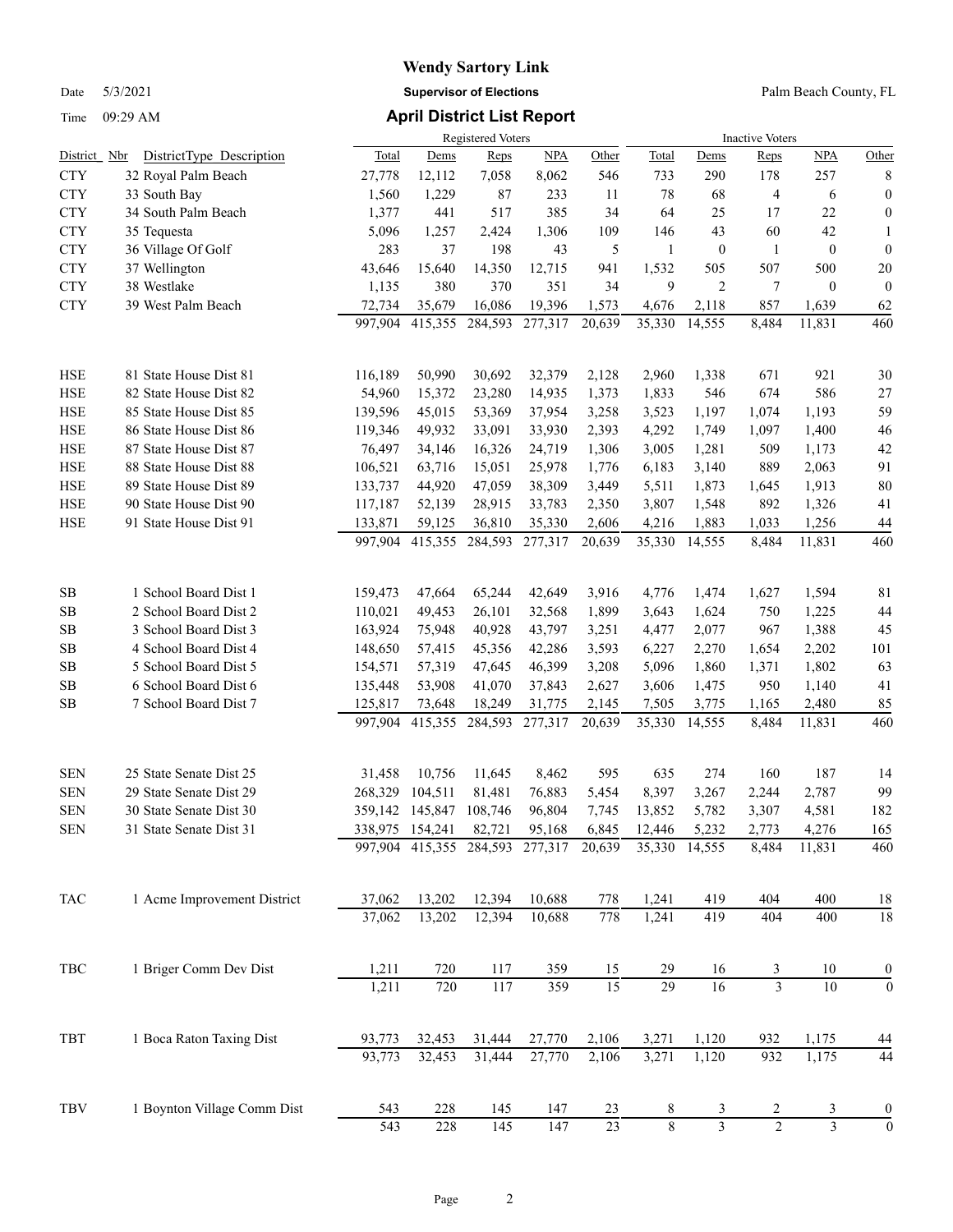Date 5/3/2021 **Supervisor of Elections** Palm Beach County, FL

| Time                        | 09:29 AM                         |                   | <b>April District List Report</b> |                  |                 |                  |                        |                  |                         |                         |                  |  |  |
|-----------------------------|----------------------------------|-------------------|-----------------------------------|------------------|-----------------|------------------|------------------------|------------------|-------------------------|-------------------------|------------------|--|--|
|                             |                                  | Registered Voters |                                   |                  |                 |                  | <b>Inactive Voters</b> |                  |                         |                         |                  |  |  |
| District Nbr                | DistrictType Description         | Total             | Dems                              | Reps             | NPA             | Other            | Total                  | Dems             | Reps                    | NPA                     | Other            |  |  |
| <b>TEN</b>                  | 1 Lox Environ Imprv Dist         | 66,050            | 18,386                            | 28,124           | 17,919          | 1,621            | 2,034                  | 592              | 758                     | 652                     | 32               |  |  |
|                             |                                  | 66,050            | 18,386                            | 28,124           | 17,919          | 1,621            | 2,034                  | 592              | 758                     | 652                     | $\overline{32}$  |  |  |
| <b>TGA</b>                  | 1 Greenacres Annexation Question | $\boldsymbol{0}$  | $\boldsymbol{0}$                  | $\boldsymbol{0}$ | 0               | $\boldsymbol{0}$ |                        | $\boldsymbol{0}$ | $\boldsymbol{0}$        | 0                       | $\boldsymbol{0}$ |  |  |
|                             |                                  | $\Omega$          | $\Omega$                          | $\theta$         | $\Omega$        | $\mathbf{0}$     | $\theta$               | $\Omega$         | $\theta$                | $\theta$                | $\overline{0}$   |  |  |
| THC                         | 1 Hamal Comm Dev Dist            | 2,467             | 1,254                             | 438              | 728             | 47               | 57                     | 30               | 9                       | 16                      | 2                |  |  |
|                             |                                  | 2,467             | 1,254                             | 438              | 728             | $\overline{47}$  | $\overline{57}$        | $\overline{30}$  | 9                       | $\overline{16}$         | $\overline{2}$   |  |  |
| <b>THY</b>                  | 1 Hypo Haverhill Comm Dist       | 628               | 302                               | 116              | 196             | 14               |                        |                  | $\overline{2}$          |                         |                  |  |  |
|                             |                                  | 628               | 302                               | 116              | 196             | $\overline{14}$  |                        | $\overline{4}$   | $\overline{2}$          | $\mathbf{1}$            | $\overline{0}$   |  |  |
| TIT                         | 1 Indian Trail Imprv Dist        | 35,581            | 11,859                            | 12,651           | 10,359          | 712              | 530                    | 205              | 138                     | 179                     | 8                |  |  |
|                             |                                  | 35,581            | 11,859                            | 12,651           | 10,359          | $\overline{712}$ | 530                    | 205              | 138                     | 179                     | 8                |  |  |
| TJC                         | 1 Journeys Comm Dev Dist         | 1,141             | 429                               | 338              | 354             | $20\,$           | 54                     | 16               | 14                      | 24                      | $\boldsymbol{0}$ |  |  |
|                             |                                  | 1,141             | 429                               | 338              | 354             | 20               | $\overline{54}$        | 16               | 14                      | 24                      | $\overline{0}$   |  |  |
| TJI                         | 1 Jupiter Inlet Dist             | 95,933            | 26,747                            | 41,005           | 25,854          | 2,327            | 2,762                  | 815              | 995                     | 904                     | 48               |  |  |
|                             |                                  | 95,933            | 26,747                            | 41,005           | 25,854          | 2,327            | 2,762                  | 815              | 995                     | 904                     | $\overline{48}$  |  |  |
| TLI                         | 1 Library District               | 660,551           | 266,527                           |                  | 196,193 184,505 | 13,326           | 19,692                 | 7,994            | 4,966                   | 6,489                   | 243              |  |  |
|                             |                                  |                   | 660,551 266,527 196,193           |                  | 184,505         | 13,326           | 19,692                 | 7,994            | 4,966                   | 6,489                   | 243              |  |  |
| <b>TMC</b>                  | 1 Monterey Comm Dev Dist         | 455               | 212                               | 77               | 149             | 17               | 15                     | 8                | 2                       | 5                       |                  |  |  |
|                             |                                  | 455               | 212                               | $\overline{77}$  | 149             | $\overline{17}$  | $\overline{15}$        | $\overline{8}$   | $\overline{2}$          | $\overline{5}$          | $\overline{0}$   |  |  |
| TMH                         | 1 Marsh Harbour Comm Dev         | 570               | 400                               | 33               | 127             | 10               | 26                     | 18               | $\boldsymbol{0}$        | 8                       | $\boldsymbol{0}$ |  |  |
|                             |                                  | 570               | 400                               | $\overline{33}$  | 127             | $10\,$           | 26                     | $\overline{18}$  | $\mathbf{0}$            | 8                       | $\boldsymbol{0}$ |  |  |
| $\mbox{TNI}$                | 1 Northern Imprv Dist            | 130,135           | 48,202                            | 43,363           | 35,478          | 3,092            | 4,693                  | 1,790            | 1,229                   | 1,600                   | 74               |  |  |
|                             |                                  | 130,135           | 48,202                            | 43,363           | 35,478          | 3,092            | 4,693                  | 1,790            | 1,229                   | 1,600                   | 74               |  |  |
| <b>TOO</b>                  | 1 Osprey Oaks Comm Dev           | 441               | 179                               | 120              | 133             | 9                | 3                      | $\overline{c}$   |                         | $\boldsymbol{0}$        | $\boldsymbol{0}$ |  |  |
|                             |                                  | 441               | 179                               | 120              | 133             | $\overline{9}$   | $\overline{3}$         | $\overline{2}$   | $\mathbf{1}$            | $\overline{0}$          | $\overline{0}$   |  |  |
| TOP                         | 1 Old Palm Comm Dev              | 396               | 59                                | 244              | 81              | 12               | 2                      | $\boldsymbol{0}$ | $\mathbf{1}$            | $\boldsymbol{0}$        | 1                |  |  |
|                             |                                  | 396               | $\overline{59}$                   | 244              | 81              | $\overline{12}$  | $\overline{2}$         | $\overline{0}$   | $\mathbf{1}$            | $\overline{0}$          | $\mathbf{1}$     |  |  |
| $\ensuremath{\mathsf{TPC}}$ | 1 Plantation Comm Dev Dist       | 1,434             | 576                               | 382              | 450             | 26               | 17                     | 11               | 3                       | 3                       | $\boldsymbol{0}$ |  |  |
|                             |                                  | 1,434             | 576                               | $\frac{1}{382}$  | 450             | $\overline{26}$  | 17                     | 11               | $\overline{\mathbf{3}}$ | $\overline{\mathbf{3}}$ | $\overline{0}$   |  |  |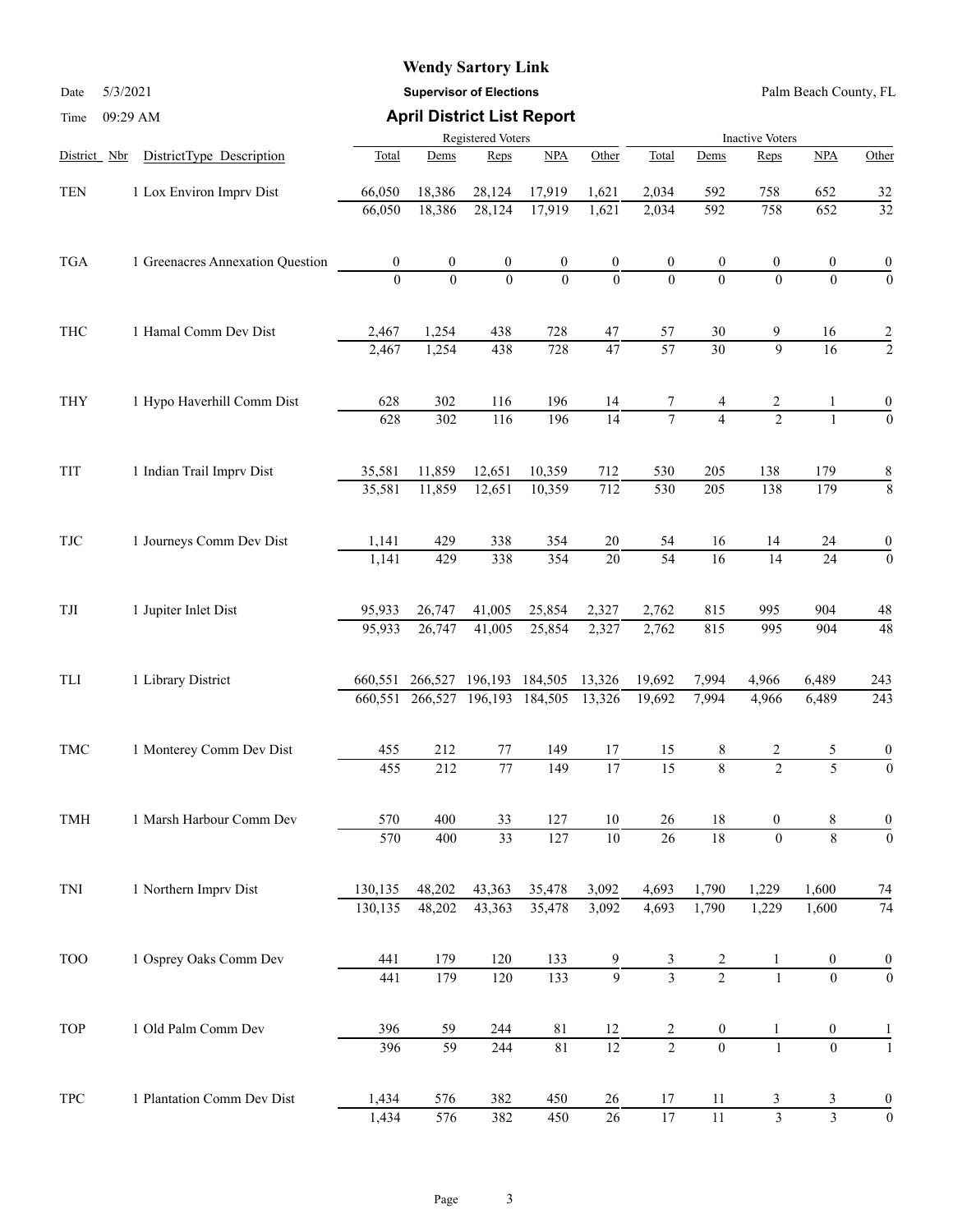Date 5/3/2021 **Supervisor of Elections** Palm Beach County, FL

|                      |                           |         |                  |                       | Registered Voters       |                       | <b>Inactive Voters</b> |                     |                  |                     |                  |  |
|----------------------|---------------------------|---------|------------------|-----------------------|-------------------------|-----------------------|------------------------|---------------------|------------------|---------------------|------------------|--|
| District Nbr         | DistrictType Description  | Total   | Dems             | Reps                  | NPA                     | Other                 | Total                  | Dems                | Reps             | NPA                 | Other            |  |
| <b>TPO</b>           | 1 Port Of Palm Beach      | 312,411 | 137,881          | 85,153                | 83,101                  | 6,276                 | 12,370                 | 5,547               | 2,691            | 3,976               | 156              |  |
|                      |                           | 312,411 | 137,881          | 85,153                | 83,101                  | 6,276                 | 12,370                 | 5,547               | 2,691            | 3,976               | 156              |  |
|                      |                           |         |                  |                       |                         |                       |                        |                     |                  |                     |                  |  |
| TRC                  | 1 Renaissance Comm Dev    | 1,847   | 751              | 420                   | 616                     | 60                    | 124                    | 45                  | 29               | $48\,$              | $\frac{2}{2}$    |  |
|                      |                           | 1,847   | 751              | 420                   | 616                     | 60                    | 124                    | $\overline{45}$     | $\overline{29}$  | $\overline{48}$     |                  |  |
| TSB                  | 1 Sonoma Bay Comm Dev     | 433     | 285              | 34                    | 111                     | 3                     | 35                     | 22                  | 6                | 7                   | $\boldsymbol{0}$ |  |
|                      |                           | 433     | 285              | $\overline{34}$       | 111                     | $\overline{3}$        | $\overline{35}$        | $\overline{22}$     | 6                | $\overline{7}$      | $\overline{0}$   |  |
| TSI                  | 1 Seminole Imprv Dist     | 1,135   | 380              | 370                   | 351                     | 34                    |                        | 2                   |                  | $\boldsymbol{0}$    | 0                |  |
|                      |                           | 1,135   | 380              | 370                   | $\overline{351}$        | $\overline{34}$       | $\overline{9}$         | $\overline{2}$      |                  | $\overline{0}$      | $\overline{0}$   |  |
|                      |                           |         |                  |                       |                         |                       |                        |                     |                  |                     |                  |  |
| <b>TTC</b>           | 1 Terracina Comm Dev Dist | 1,013   | 565              | 156                   | 272                     | 20                    | 35                     | 18                  | 2                | 15                  | $\bf{0}$         |  |
|                      |                           | 1,013   | $\overline{565}$ | 156                   | $\overline{272}$        | $\overline{20}$       | $\overline{35}$        | $\overline{18}$     | $\overline{2}$   | $\overline{15}$     | $\overline{0}$   |  |
| <b>TTO</b>           | 1 Thousand Comm Dev Dist  | 1,465   | 907              | 175                   | 355                     | 28                    | 61                     | 32                  | 3                | 25                  |                  |  |
|                      |                           | 1,465   | 907              | $\frac{175}{2}$       | 355                     | $\overline{28}$       | $\overline{61}$        | $\overline{32}$     | $\overline{3}$   | $\overline{25}$     |                  |  |
| <b>TVC</b>           | 1 Vista Comm Dev Dist     | 368     | 169              |                       |                         |                       |                        |                     |                  |                     |                  |  |
|                      |                           | 368     | 169              | 57<br>$\overline{57}$ | 127<br>$\overline{127}$ | 15<br>$\overline{15}$ | 6<br>$\overline{6}$    | 4<br>$\overline{4}$ | 0<br>$\Omega$    | 2<br>$\overline{2}$ | $\frac{0}{0}$    |  |
|                      |                           |         |                  |                       |                         |                       |                        |                     |                  |                     |                  |  |
| $\operatorname{TWC}$ | 1 Winston Comm Dev Dist   | 1,215   | 429              | 367                   | 386                     | 33                    | 19                     | 7                   |                  |                     | $\frac{0}{0}$    |  |
|                      |                           | 1,215   | 429              | 367                   | 386                     | $\overline{33}$       | $\overline{19}$        | $\overline{7}$      | $\mathsf q$      | $\overline{3}$      |                  |  |
| TWP                  | 1 Wyndam Park Comm Dev    | 684     | 380              | 83                    | 209                     | 12                    | Τ                      | 5                   | 0                |                     |                  |  |
|                      |                           | 684     | 380              | 83                    | 209                     | $\overline{12}$       | $\overline{7}$         | $\overline{5}$      | $\Omega$         | $\frac{2}{2}$       | $\frac{0}{0}$    |  |
| <b>WRD</b>           | 11 Ward 1                 | 1,870   | 480              | 902                   | 447                     | 41                    | 27                     | $\overline{4}$      | 13               | 10                  | $\boldsymbol{0}$ |  |
| <b>WRD</b>           | 21 Boynton Beach Dist 1   | 14,403  | 6,260            | 3,746                 | 4,026                   | 371                   | 484                    | 201                 | 133              | 143                 | $\tau$           |  |
| <b>WRD</b>           | 22 Boynton Beach Dist 2   | 11,739  | 6,963            | 1,747                 | 2,849                   | 180                   | 356                    | 183                 | 55               | 112                 | 6                |  |
| <b>WRD</b>           | 23 Boynton Beach Dist 3   | 13,373  | 5,708            | 3,545                 | 3,804                   | 316                   | 474                    | 187                 | 131              | 152                 | 4                |  |
| <b>WRD</b>           | 24 Boynton Beach Dist 4   | 12,909  | 5,849            | 2,937                 | 3,875                   | 248                   | 456                    | 160                 | 127              | 164                 | 5                |  |
| <b>WRD</b>           | 31 Ward 1                 | 7,642   | 5,104            | 1,124                 | 1,358                   | 56                    | 294                    | 189                 | 32               | $72\,$              | 1                |  |
| <b>WRD</b>           | 41 Ward 1                 | 69,947  | 23,039           | 24,388                | 20,885                  | 1,635                 | 2,510                  | 833                 | 731              | 912                 | 34               |  |
| <b>WRD</b>           | 51 Ward 1                 | 339     | 96               | 147                   | 93                      | 3                     | 3                      | 1                   | $\mathbf{1}$     | 1                   | $\bf{0}$         |  |
| <b>WRD</b>           | 61 Ward 1                 | 92      | 29               | $26\,$                | 35                      | $\overline{c}$        | $\overline{c}$         | $\boldsymbol{0}$    | $\boldsymbol{0}$ | $\sqrt{2}$          | $\bf{0}$         |  |
| <b>WRD</b>           | 71 Ward 1                 | 48,999  | 22,078           | 12,607                | 13,215                  | 1,099                 | 2,362                  | 947                 | 598              | 786                 | 31               |  |
| <b>WRD</b>           | 81 Ward 1                 | 23,615  | 11,157           | 4,675                 | 7,338                   | 445                   | 884                    | 399                 | 153              | 323                 | 9                |  |
| <b>WRD</b>           | 91 Ward 1                 | 173     | 45               | 63                    | 59                      | 6                     | 3                      | 2                   | $\boldsymbol{0}$ | 1                   | 0                |  |
| <b>WRD</b>           | 101 Ward 1                | 883     | 184              | 468                   | 210                     | 21                    | 11                     | 4                   | 4                | $\mathfrak{Z}$      | $\mathbf{0}$     |  |
| <b>WRD</b>           | 111 Ward 1                | 3,923   | 1,206            | 1,558                 | 1,081                   | 78                    | 115                    | 36                  | 42               | 36                  | 1                |  |
| <b>WRD</b>           | 121 Ward 1                | 1,338   | 619              | 332                   | 370                     | 17                    | $42\,$                 | 22                  | $\overline{c}$   | 17                  |                  |  |
| <b>WRD</b>           | 131 Ward 1                | 2,143   | 732              | 710                   | 637                     | 64                    | 87                     | $30\,$              | 19               | 36                  | 2                |  |
| <b>WRD</b>           | 141 Ward 1                | 3,255   | 847              | 1,498                 | 814                     | 96                    | 117                    | 18                  | 55               | 43                  | 1                |  |
| <b>WRD</b>           | 151 Ward 1                | 403     | $72\,$           | 226                   | 91                      | 14                    | $\boldsymbol{7}$       | $\mathfrak{Z}$      | $\boldsymbol{0}$ | $\overline{c}$      | 2                |  |